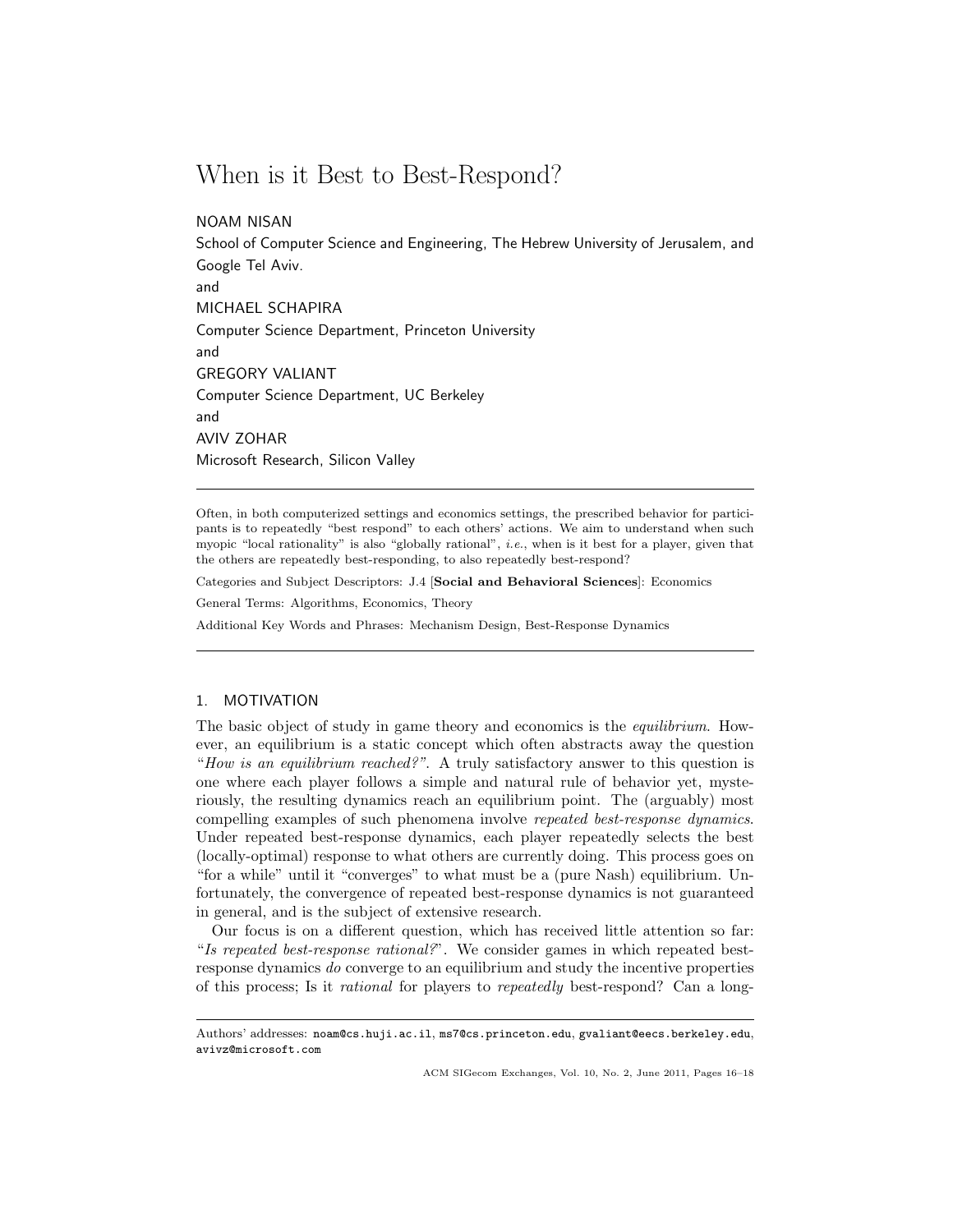# 17 · N. Nisan et al.

sighted player improve, in the long run, over this repeated *myopic* optimization? Our general aim is to identify interesting classes of games for which repeated bestresponse dynamics are incentive compatible. Intuitively, repeated best-response dynamics are incentive-compatible if, when all other players are repeatedly bestresponding, a player has incentive to do the same.

### 2. OUR FRAMEWORK

Our first contribution is a formal framework for reasoning about incentives for repeated best-response. In our framework, each player aims to maximize a private utility function. We consider dynamic interactions where players take turns selecting strategies. At each (discrete) time step, a single player selects a strategy. The prescribed behavior for every player is to repeatedly choose his best response (given his private utility function) to the current strategies of the others. We stress that, in our framework, there is nothing preventing a player from deviating from this prescribed behavior; a player can, for instance, select strategies based on complex computations that take into account the entire history of interaction.

Defining incentive compatibility in our setting involves many intricacies. We opt to focus on a very general notion of incentive compatibility that, we believe, captures essentially any variant that the reader may desire. Intuitively, repeated best-response is incentive-compatible in our framework if, when all other players are repeatedly best-responding, a player has incentive to do the same, *i.e.*, no player can gain from unilaterally deviating from repeated best-response. We refer the reader to [Nisan et al. 2011b] for a detailed exposition of our framework.

#### 2.1 When is Best-Responding Not Best?

While at first glance, it might seem that the existence of a *unique* pure Nash equilibrium (PNE) to which repeated best-response dynamics are guaranteed to converge implies the incentive-compatibility of repeated best-response dynamics, this intuition is false.

|   | 2,1 | $_{0,0}$  |
|---|-----|-----------|
| Κ | 3,0 | $\cdot$ ) |

Fig. 1. A game for which repeated best-response dynamics are not incentive compatible.

Observe that in this small game,  $(B, D)$  is the unique PNE and every sequence of best responses converges to it. Consider the scenario that the starting point is the strategy profile  $(A, C)$ , and the column player does follow the prescribed behavior, i.e., he repeatedly best-responds. Clearly, the row player's local improvement from  $(A, C)$  to  $(B, C)$  will lead to the column player moving to  $(B, D)$ . Hence, the row player can do better by looking ahead, not moving from  $(A, C)$ , and thus "getting stuck" at  $(A, C)$ , which he strictly prefers to the unique pure Nash  $(B, D)$ . Repeated best-responding is therefore not incentive compatible in this game which is strictly-dominance-solvable, is a potential game, and has a unique and Paretooptimal PNE. So, what traits must a game have for best-response dynamics to be incentive compatible?

ACM SIGecom Exchanges, Vol. 10, No. 2, June 2011, Pages 16–18